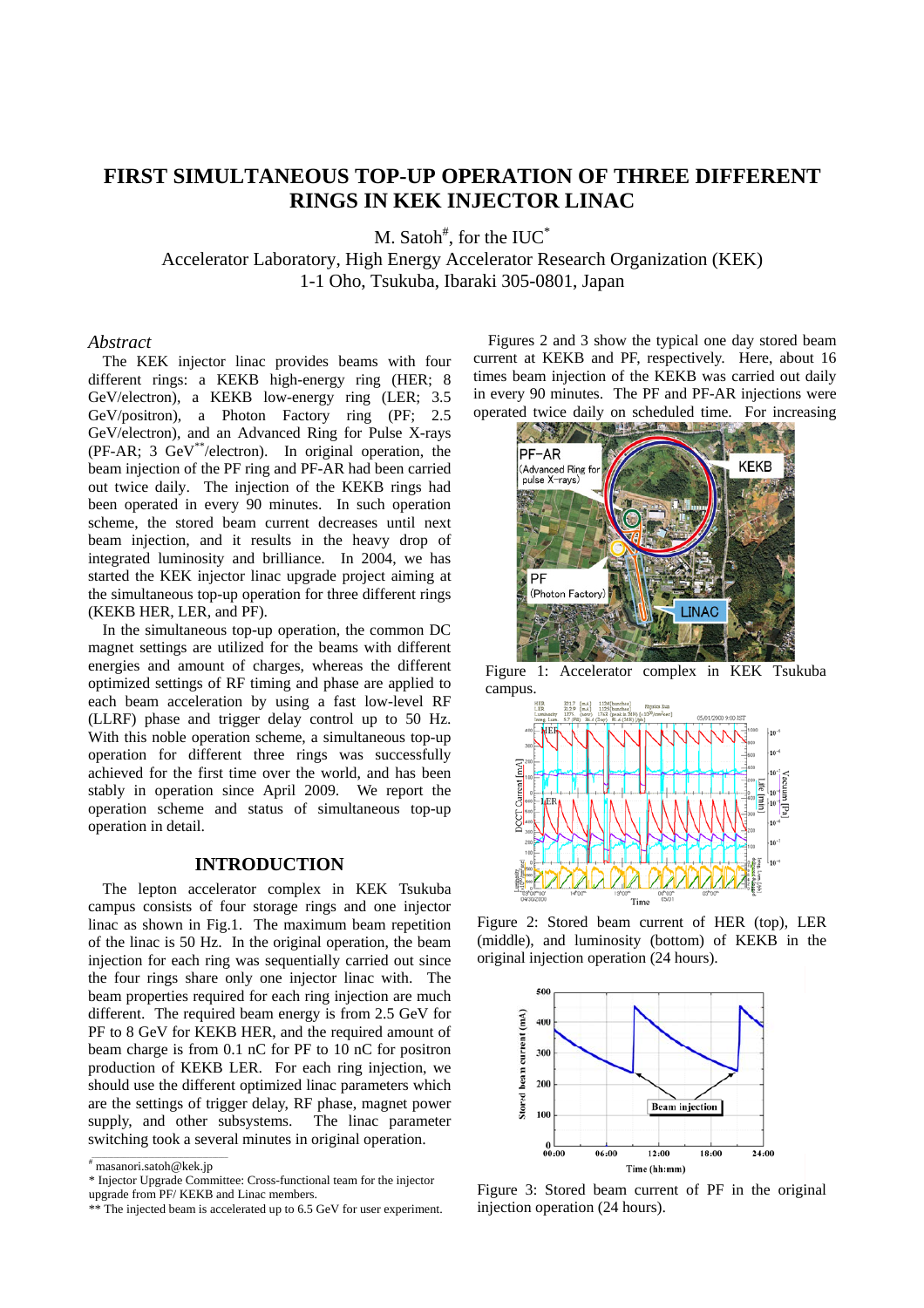

Figure 4: Stored beam current of HER (top), LER (middle), and luminosity (bottom) of KEKB in continuous injection operation (24 hours).

the integrated luminosity, we started the continuous injection operation for KEKB in 2005 [1]. It is a quasitop-up operation, where the linac parameters should be frequently switched for KEKB HER and LER injection. The much more stability of stored current was demanded, whereas the continuous injection improved the integrated luminosity of KEKB very much in comparison with the original operation scheme. In addition, the demand for PF top-up operation was glowing up from the experimental user community. For these reasons, we started the injector upgrade aiming at the simultaneous top-up operation of three different rings [2, 3, 4, and 5].

## **OPERATION SCHEME FOR SIMULTANEOUS TOP-UP**

In the new operation scheme toward simultaneous top-



Figure 5: Beam energy variation along linac in the ordinary operation scheme.



Figure 6: Beam energy variation along linac in the simultaneous top-up operation scheme.

up, we change only the minimum linac parameters related to timing signals and LLRF phases. Almost all the remaining parameters including the DC magnet settings are never changed even for the different ring injection. Figures 5 and 6 show the schematic drawing of the beam energy variation along linac in the original operation and simultaneous top-up operation schemes, respectively. In original operation, the different electron guns (GUN #1 and #2) were used for the KEKB and PF injections, and the energy differences between KEKB HER and PF were very large at each position along linac.

In the simultaneous top-up operation, GUN #1 is utilized also for the PF injection instead of GUN #2. The PF beam is accelerated up to about 5 GeV which is much higher energy required for the PF injection. In the middle of linac, it is transported without any acceleration. Finally, the PF injection beam is decelerated down to 2.5 GeV in the end of linac. By using such scheme, the common magnet settings can be utilized for all of three different beams (KEKB HER, LER, and PF) since they are transported with almost same energy in first half of the linac. In downstream of the linac, the happy-medium settings of magnets are utilized for transporting the beams with different energies [6].

## **DEVELOPMENT OF SUBSYSTEMS**

#### *Fast Event Based Timing Control System*

In the old timing system, about 150 timing delay modules based on VME-bus (TD4V) and CAMAC (TD4)



Figure 7: Photograph of the new event based timing system.



Figure 8: Schematic drawing of the connection between the event generator and receivers.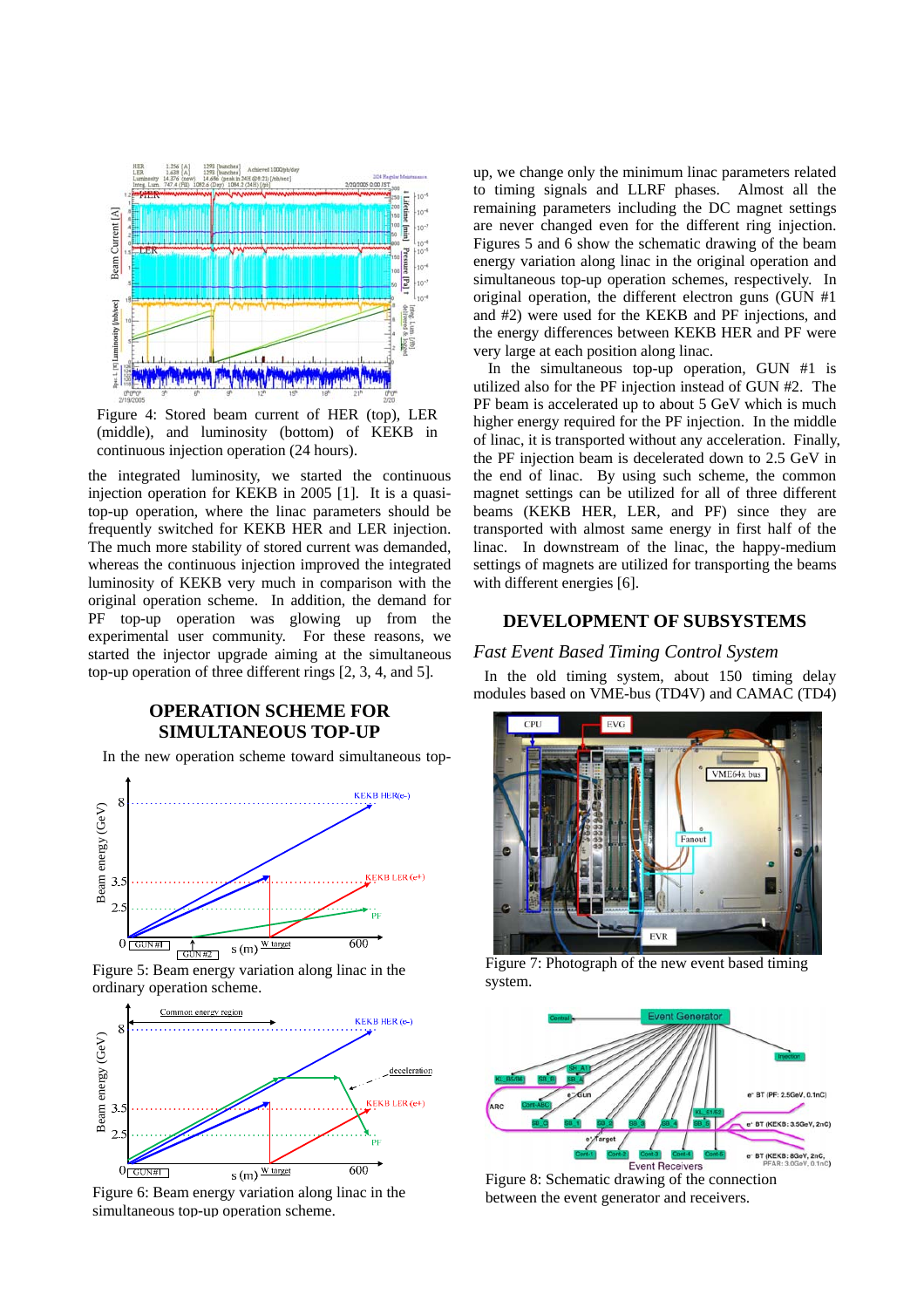were used for controlling the timing signals distributed to the many different types of local controllers. The timing system upgrade was indispensable since it was not feasible for the old system to realize a fast timing control up to 50 Hz.

The event generator and receiver (EVG/EVR) system based on VME64x-bus has been adopted as a new timing system. Its photograph is shown in Fig. 7 [7, 8]. In the new system, one EVG and twenty one EVRs are connected via optical fibre on star topology as shown in Fig. 8. The event information, RF clock (114 MHz), timestamp and data buffer can be quickly transferred from EVG to EVR. Twelve DAC modules based on VME-bus are utilized for a fast LLRF phase control. The control software was developed by using EPICS system on VxWorks.

EVR can output the timing signal corresponding to the event id set on EVG. Associating each event id with specific trigger delay settings, the beam energy and rf phase can be immediately changed to the optimized setting in every 20 ms by switching event id on EVG. In addition, the total number of used module for the timing system can be drastically reduced by using the EVG/EVR system. This can gratefully increase the reliability of timing system and beam operation.

## *Construction of the New PF-BT Line*

In the original PF-BT line, the standardization of the energy compensation system (ECS) bends were required for switching the beam injection between PF and other rings since PF-BT was branched off at downstream of ECS. Such procedure took several minutes because it needed to change a current of large bends slowly for keeping its hysteresis cycle.

In order to avoid standardizing ECS, a new PF-BT line with 60 m has been constructed as shown Fig. 9 [9]. The new PF-BT is branched off at upstream of the first ECS bend. Only the PF injection beam can be selectively kicked toward the new PF-BT since the new pulsed bend and its power supply have been developed and installed as mentioned in next subsection. After the construction of new PF-BT, the constant settings of ECS are available during the simultaneous top-up injection.



Figure 9: Schematic drawing of the new PF-BT at beam switchyard of linac end.

#### *Pulsed Bend System*

For the new PF-BT line, we have developed the new pulsed bend system comprising of the pulsed bend, the pulsed power supply, and the ceramic chamber. Table 1 shows the main parameters of the pulsed bend system [10, 11]. The photograph of pulsed bend and power supply are shown in Figs. 10 and 11, respectively.

Though the electron beam with 2.5 GeV is required for the PF injection, the pulsed bend system has been designed for the beam operation up to 3 GeV for the future demand. The maximum repetition rates are 25 Hz and 18 Hz for the beams with 2.5 GeV and 3 GeV, respectively. Its output current has the half-sinusoidal shape with 200 µs duration. The both at long and short term stability of power supply output current is satisfied less than 0.1%.

| Table 1: Main parameters of pulsed bend system. |                      |                                           |
|-------------------------------------------------|----------------------|-------------------------------------------|
| Pulsed bend:                                    |                      |                                           |
|                                                 | Beam bending angle:  | 7 deg. (up to $3 \text{ GeV}$ )           |
|                                                 | Max. magnetic field: | 1.36T                                     |
|                                                 | Gap:                 | $157 \times 30 \text{ mm}$ (W $\times$ H) |
|                                                 | Coil:                | 1 turn                                    |
| Power supply:                                   |                      |                                           |
|                                                 | Max. current:        | 32 kA (12.5 Hz)                           |
|                                                 |                      | 27 kA (25 Hz)                             |
|                                                 | Pulse width:         | 200 us (half-sinusoidal)                  |
|                                                 | Stability:           | $0.1\%$                                   |
| Ceramic chamber:                                |                      |                                           |
|                                                 | Length:              | $1200 \text{ mm}$                         |
|                                                 | Coating:             | $Ti(1 \mu m)$                             |



Figure 10: Photograph of the pulsed bending magnet for the new PF-BT



Figure 11: Photograph of the pulsed power supply.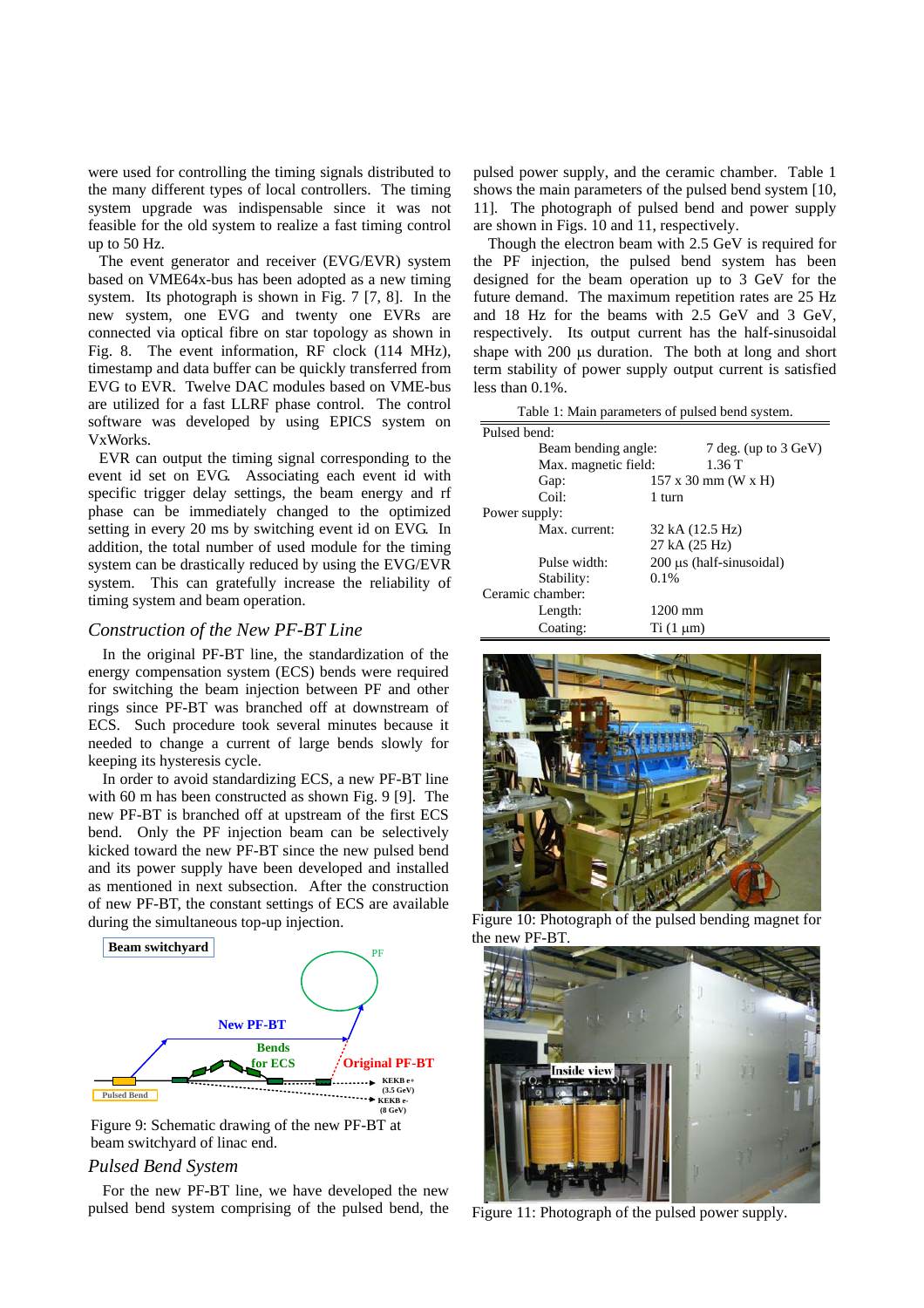The 1200-mm-long ceramic chamber has been also developed and installed. Its cross-section is a race trackshaped. To avoid the heating, the inner wall of ceramic chamber is coated with 1-um-thick Ti.

## *New Positron Production Target for e-/e+ Fast Switching*

In the original operation scheme, the positron production target was controlled by extracting or inserting a target holder. For the fast switching between electron and positron operations, we have developed the new positron target [12]. In the new operation scheme, the new target is fixed at the centre of beam line even for the electron operation.

The new positron production target is a tungsten target with a hole as shown in Fig. 12. A centre of a hole is placed 5.2 mm apart from that of the tungsten target. The diameter of a hole is about 5 mm. The electron beam can go through the inside of a hole for the electron injection, whereas the primary electron beam with 10 nC collides the center of target during the positron injection.

The result of machine study by using the new target shows that the beam loss is less than 5% at the hole in comparison with an original operation as shown in Fig.13. It was confirmed that this scheme is applicable to the practical beam operation. For a fast control of the bump orbit, the several pulsed steering magnets have been installed at both of upstream and downstream of the target.





Figure 12: Photograph of the new positron production target with a hole.



Figure 13: Machine study result of the new positron target. The horizontal (upper), vertical (middle) beam orbit and beam charge (bottom) are shown along the linac. The blue and orange dots mean the results of original and new scheme, respectively.

#### *Beam-Charge Interlock System*

Toward the simultaneous top-up operation, a new PLCbased beam-charge interlock system has been also developed for radiation safety [13]. This system restricts

a regulated amount of integrated beam charges traversing through at several locations for machine protection, and it also monitors the amount of integrated beam charges delivered to the four different storage rings at the linac beam switchyard.

The beam charges delivered from an electron gun are measured with the beam-charge interlock system. This system consists of the wall-current monitors, beam-charge integration circuits, and a PLC-based control system. This system sends the beam abort signals directly to another radiation safety system with hard-wire cables when the amount of the integrated beam charges is beyond the prescribed threshold level. In addition, the system logic of radiation safety at KEKB, linac, and PF have been replaced by new one from the old exclusive logic for the simultaneous top-up operation.

#### **PF-AR INJECTION**

In this upgrade, the PF-AR injection is still based on the old scheme which takes a several minutes for the linac parameter switching. The full energy top-up injection of PF-AR with 6.5 GeV is very difficult since the transport beam energy at AR-BT is limited up to 3.1 GeV. In addition, a large part of BT is shared by both of KEKB and PF-AR as shown in Fig. 14. The construction of a new dedicated AR-BT line is not feasible because of a tight tunnel space. In the next coming SuperKEKB, the beam lifetime will be about 10 minutes. For this reason, even PF-AR injection of 15 minutes twice daily will cause a serious problem for the stable SuperKEKB operation. In the SuperKEKB, the beam energy of positron (electron) will be changed from 3.5 GeV (8 GeV) to 4 GeV (7 GeV). We are planning the simultaneous injection of four rings including PF-AR. In this plan, the positron beam for KEKB LER injection will be also used for the PF-AR injection. The new switching pulsed bend will be installed at the end of common BT. In the dedicated BT for PF-AR, all quadrupole magnets and vacuum chambers will be remodelled for increasing magnetic field. The detailed design will be reported elsewhere in the near future.



Figure 14: Schematic drawing of BT for KEKB and PF-AR.

#### **SIMULTANEOUS TOP-UP OPERATION**

Eventually, the simultaneous top-up operation of three different rings was successful for daily operation in April 2009. Figures 14 and 15 show the stored beam current of KEKB and PF during simultaneous top-up operation, respectively. The stored beam current variation of KEKB